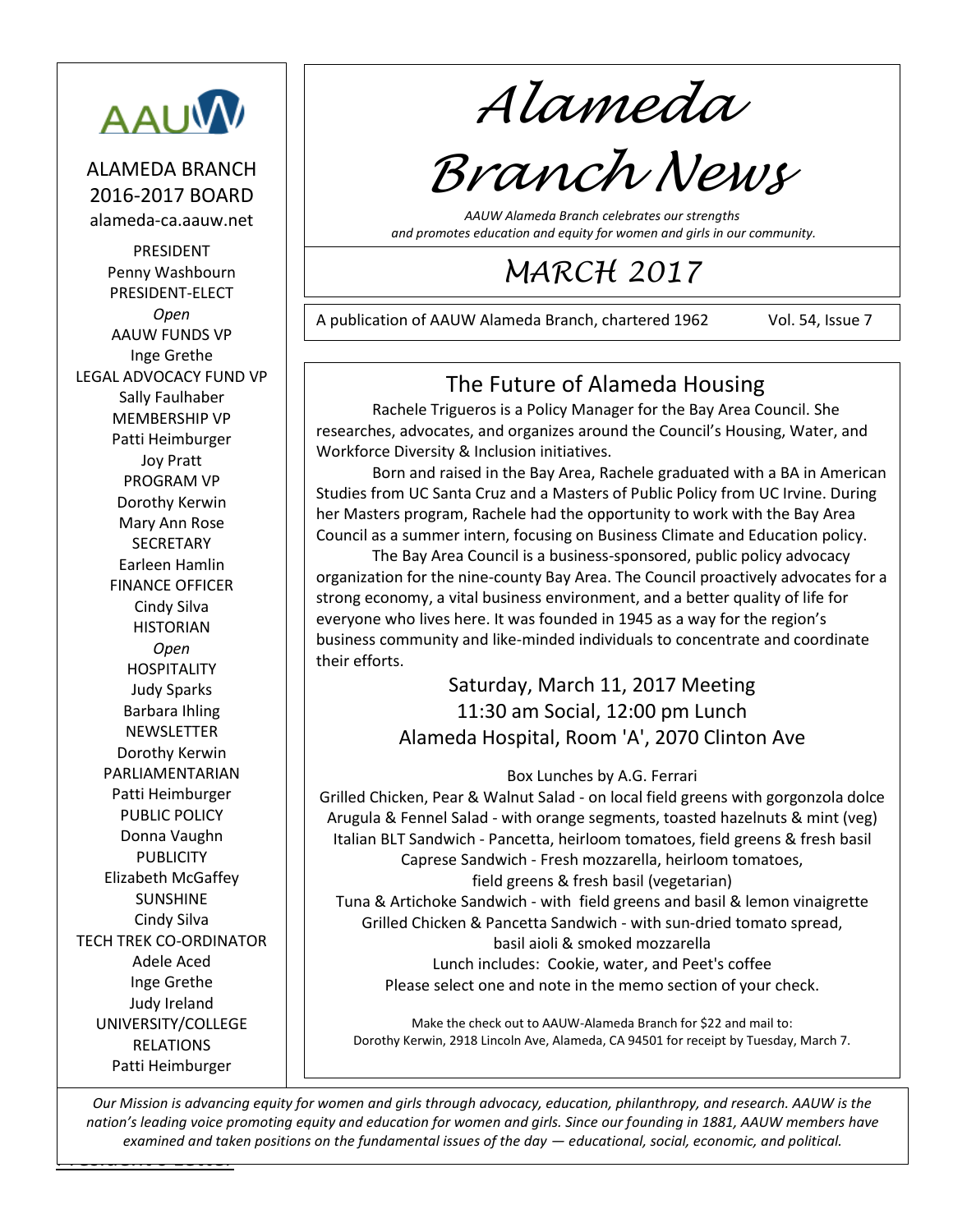#### President's Letter

February saw two special events. Our February 9 event at Wood Middle School was held thanks to our new member, Linda Pon, whose daughter Danielle , a Tech Trek grad, attends Wood. We worked with the PTA to identify a presenter to address the topic of Sexual Harassment and Cyber Bullying. Our guest speaker, Diana Kenney, a teacher at Encinal High for 15 years, is our AAUW member Karen Kenney's sister-in-law! The excellent presentation drew on AAUW's 2011 report "Crossing the Line; Sexual Harassment in Schools " We had a good turnout of parents and students from other middle schools as well as Wood. We hope we can offer this program again and find other ways cooperate with the PTAs and parents in our community in the future.

The February 15 panel "American Muslims: Islam 102", co-sponsored by Friends of the Library and Alameda League of Women Voters was sold out and received intense interest by the press. I had an interview with the Bay Area News Group 10 days before the event, which was printed in the Alameda Journal and Mercury News (South Bay). As a result I did a radio interview with She Radio during the morning commute on February 8. The event was also noted in the East Bay Express and reported in the SUN. We were glad to be able to represent AAUW's stand on combating bigotry and bias throughout its distinguished 135 year history. Check AAUW's powerful statement of February 3, 2017 from our website. A special Thank You to our planning committee Elizabeth McGaffey, Patti Heimburger, Joy Pratt, and Dorie Behrstock who worked so well with our co-sponsors, Karen Manuel from Friends of the Library and Patty Young from League of Women Voters, to put this on and have it come off so smoothly. A question I was asked on the radio, will we be doing more events like this? Your thoughts?

Volunteer Recognition Day. The Board has recommended that we have this recognition ceremony at our Board installation on May 13. This event will be a Brunch and will be held at Harbor Bay Community Association Community Room. So, it is not too late to get your nominations to Patti Heimburger or Joy Pratt by March 31.

Amended By Laws. To retain our tax exempt status, AAUW national has required all branches to revise their bylaws with mandatory language. One major change is we are now an "affiliate" of AAUW, though we still can call ourselves a Branch. We are retaining the language from our previous by-laws in the optional sections, so the by-laws do not need to be voted on by the membership. Once completed and submitted to National they will be posted on our website. The Branch Policies and Procedures will also be amended to comply with the new by-laws. Hard copies will be available upon request to Dorothy Kerwin at the time of the April Newsletter distribution.

Corrections to Directory. With many new members, now is the time to update and make corrections to our Directory. Please check your information carefully (it is on the Website under Members only, password protected) and let Dorothy Kerwin , Directory Editor, know if there are any corrections. Thanks!

Penny Washbourn , [pwashbou@hotmail.com,](mailto:pwashbou@hotmail.com) 510-748-7455

#### General Business Meeting

Our next board meeting is Monday, March 6 at 7:00 pm in Conference Room 'C' at the Alameda Hospital. All are welcome.

#### Membership & Outreach

We recently received 4 new members that bring out current count (83). These new members are: Grace Lyon, Mary Oppedahl, Meg Gudgeirsson, and Lana Dilger. We welcome them all and please spread the word because we would love to have even more new members.

We still need to think of more ideas to raise our general bank account, especially with advertising and or rental space expenses. If you have any ideas please let us know.

We had another "Meet Up" for (5) of our new members that is always interesting for all. Like the first one we will have the members filled-out the "New Members Survey". This is very helpful for both the board and our branch because we need these new member's skills.

Our branch still needs more clarity as to why we exist. Barbara Krummel volunteered (3) words which sound interesting: "engage, educate, empower". The board added a few more words to it: "Engage, Educate, Empower for women and girls". All changes take time just like with other organizations that also need to change and grow in order to exist.

Some of us were part of another National AAUW good webinars for branch membership. These webinars make it easy to get helpful hints to acquiring and retaining membership. Patti Heimburger & Joy Pratt Co-Chair Membership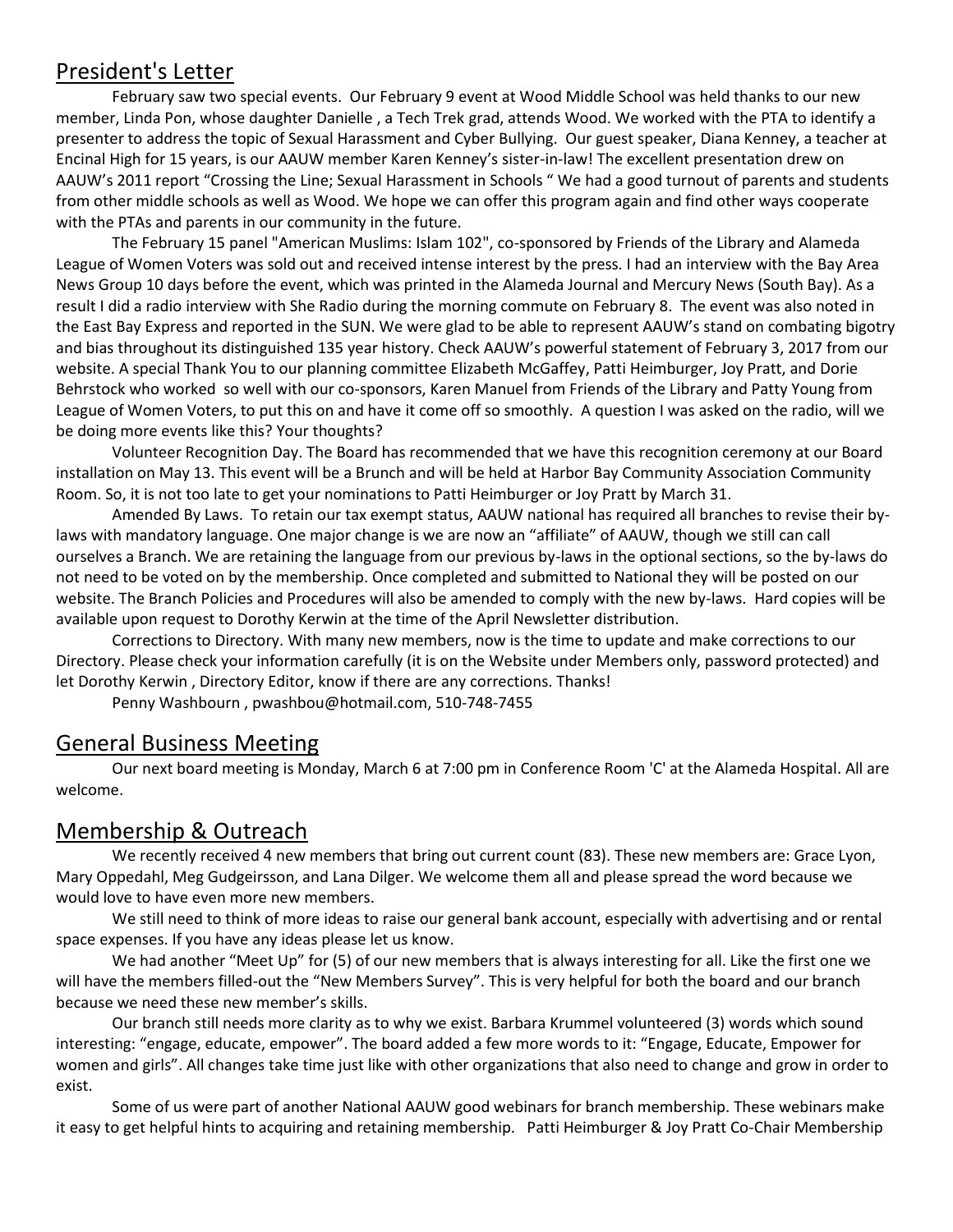## Tech Trek Report

The Tech Trek committee will be meeting in mid-February to read and score the student essays/applications and to choose 10 candidates for an interview in March.

Happily, Alameda Academy will be participating for the first time. We are all looking forward to meeting our 2017 candidates! Respectfully, Adele Aced Tech Trek Co-chair

#### Women in STEM

Our "Enhancing Opportunities for Women in STEM" event at the College of Alameda, from 3:30 pm-6 pm on Wednesday, March 22, promises to be an exciting presentation with 10 panelists representing a broad range of women in STEM fields. High School students, college students, teachers, parents, grandparents, and the general public are invited to attend. We are co-sponsoring with Girls Inc of the Island City, and their Eureka program teens will be in attendance. Register a[t https://aauwwomeninstem.eventbrite.com](https://aauwwomeninstem.eventbrite.com/) .

A special thanks to Char Perlas , Patti Heimburger, Karen Guthrie, and Theresa Gonzales, Girls Inc Board member, who have worked hard over several months to get this event planned and get the word out. We are excited about the cooperation of STEM faculty at the College of Alameda and have invited the new President Tim Karas to open the program.

#### College of Alameda Scholarship

We are having another fundraiser for College of Alameda Scholarships. Mark your calendars for a special wine and cheese fundraiser on Saturday April 22, 3 pm - 5 pm to be held at the home of Earleen Hamlin at 2849 Lincoln Avenue.

Our Branch has sponsored two annual scholarships of \$1,000 each for women students who are pursuing their higher education goals towards a Bachelors degree. The 2016/2017 recipients will be invited, along with the new College of Alameda President Tim Karas.

## Volunteer Opportunities for AAUW

See something you would like AAUW Alameda Branch to do? Or are you ready for a short term project? We could use your input to address fun ideas, outreach or meet a need in our community with a focus on girls and women. Do get in touch! It begins with new ideas. Thanks. Penny Washbourn , [pwashbou@hotmail.com,](mailto:pwashbou@hotmail.com) 510-748-7455

## Book Talks

AAUW Alameda Branch will sponsor a series of book talks by three local authors at Cardinal Point, 431 Mariner Square Drive, March 20, April 19, and May 17. All events will be held in the first floor "Living Room" at 7 pm.

Our first authors to present will be Lisa Lucca and Mark Fiore talking about their book, You are Loved... an Email Memoir.

More information on how to reserve a spot will be available on our Web site and by email blast soon. Contact Kevis Brownson for more information.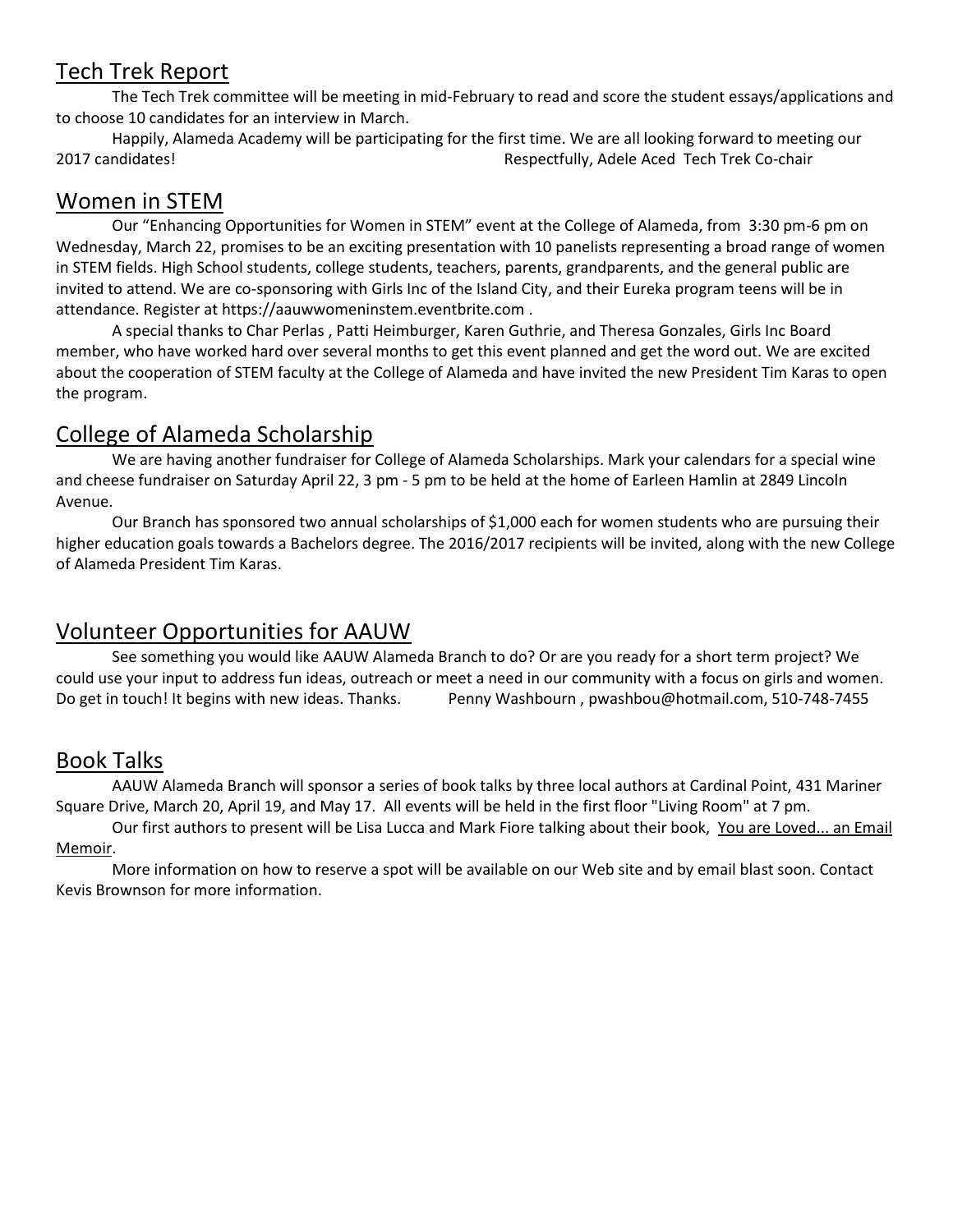#### BRANCH ACTIVITIES

AFTERNOON BOOKS Kate Quick 523-3612

EVENING BOOKS Cindy Silva 523-4677

TUES AFTERNOON BRIDGE Vicki Cuadra 523-5789

> CINEMA CLUB Kevis Brownson

COUPLES BRIDGE Lynn Groh 522-2473

ETHNIC DINNER GROUP Mark Hamilton 749-0738

> MUSEUM GROUP Judy Sparks 523-6736 Marlis White 522-8383

TECHNOLOGY USERS **GROUP** Amy Rose 916 337-1259

 $\overline{\phantom{a}}$ 

# Ethnic Dining Group

 This group meets on the third Saturday, March 18. If you like good food and good company, join us. For more information call Mark Hamilton, 749-0738.

#### Museum Group

 On Thursday March 16, we will be going to the Oakland Museum to see "The Rise of Sneaker Culture".

 A fashion staple and cultural icon, sneakers are worn by millions of people and seem to transcend generations and socioeconomic status. Explore the significance, complex design history, and evolution of these shoes in Out of the Box: The Rise of Sneaker Culture, the first exhibition of its kind in the United States.

 The carpool meets at the Ross parking lot at South Shore Center. We will be in need of two cars and two volunteer drivers this time. We leave at 10:10 am sharp. Please reserve a seat ASAP if you want to go or be a volunteer driver. Contact Judy Sparks at [JudySparks@comcast.net](mailto:JudySparks@comcast.net) or call 523-6736. We eat lunch at the museum we visit and are usually home between 3:00 pm and 4:00 pm. The Oakland Museum is at 1000 Oak St, Oakland, CA.

#### Evening Books

The book for Tuesday, March 28, is *H is for Hawk* by Helen McDonald (winner of the Samuel Johnson Prize). For location and more information, call Cindy Silva, 523-4677.

#### Afternoon Books

We'll meet at 1:30 pm on the third Monday, March 20, to discuss books we are currently reading. Call Kate Quick, 523-3612, for location and more information.

## Cinema Club

 Our next cinema date is March 5. We are a lively group of movie lovers who visit the Alameda Theatre on the first Sunday of every month, October through June, to see a current movie, usually an afternoon matinee. Spouses are welcome to attend. Afterwards, we walk over to Tucker's for refreshments and conversation.

 How it works: please send an email to kevis.brownson at [gmail.com](http://gmail.com/) to join the group, and then you will get an email to vote on the movie on the Friday before the event. We post the event on Facebook and the Alameda Branch Web site as well.

## Technology User's Group

 Join us on March 16 from 7 pm-9 pm at the home of Earleen Hamlin, 2849 Lincoln Ave, for our drop- in, self- help user's group. It will be facilitated by new member Amy Rose whose goal is to help us all adapt to new communications technologies, whether on our smart phones, tablets, lap tops, or home computers.

 If you are getting used to a new phone, trying to learn a new application, or hoping to upgrade your skill levels, this is the group for you. Bring your laptops, smart phones, tablets. Outlets and wi-fi will be available. You can order a glass of wine or coffee, or bring a friend and come early for dinner!

 Dates for the new year are the third Thursday: April 20, May 18. Email Amy at [amyjane.rose@gmail.com](mailto:amyjane.rose@gmail.com) or call at 916-337-1259